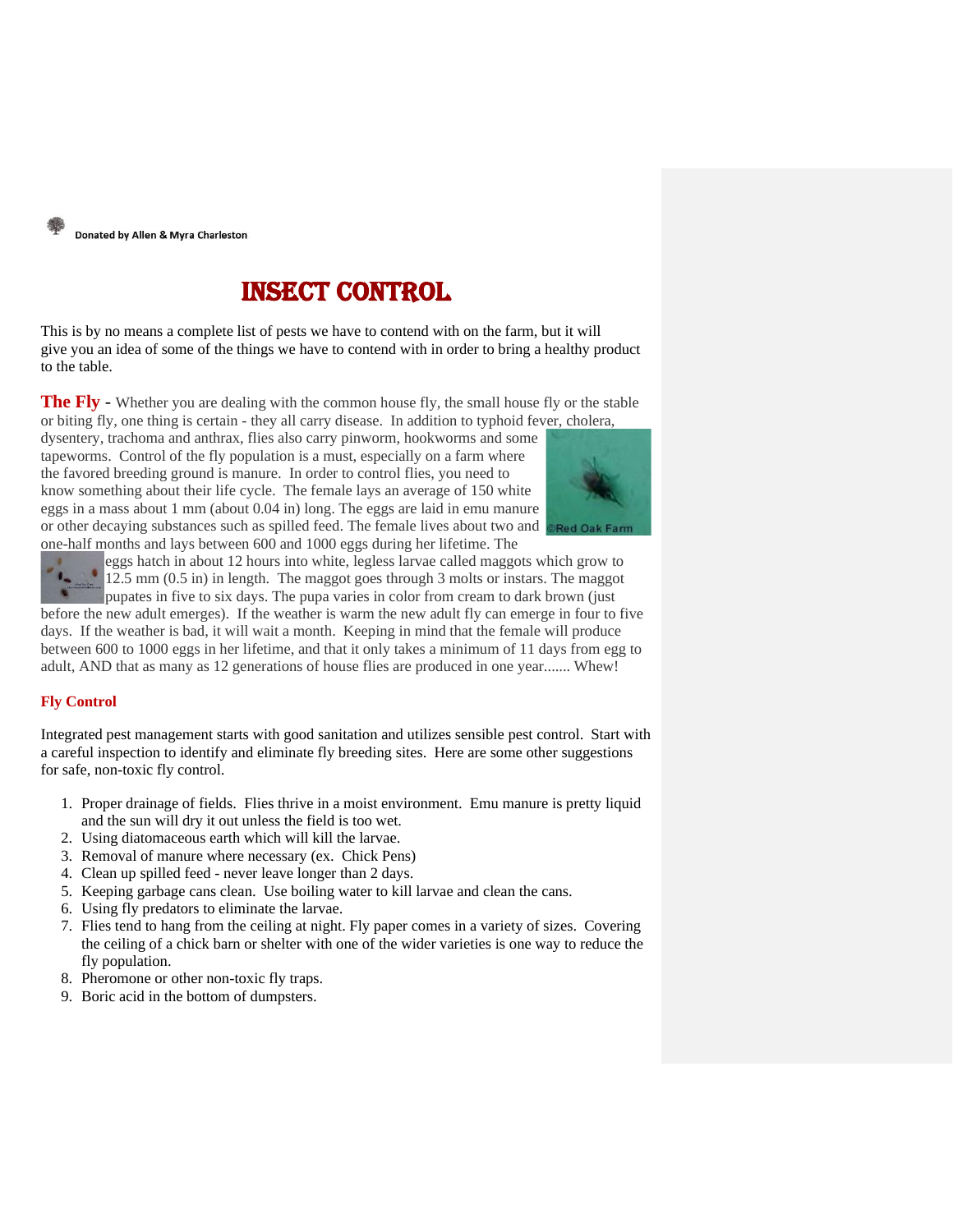## **Mosquitoes, Gnats**

We don't often think about these insects as being harmful to animals, but they are.

Blood sucking insects can drive an animal to distraction and cause it to hurt itself trying to get away from the source of the irritant. Emu chicks can be killed by a swarm of buffalo gnats. Mosquitoes carry diseases such as EEE which the emu can get. Control of these flying pests are very important.

- 1. Bug Zappers yes, this works. It draws mosquitoes and gnats away from the birds and kills them. Every morning when we go out to the pens we tap on it to empty the dead 'skeeters'.
- 2. Encouraging insect eating birds such as barn swallows or purple martins to nest.
- 3. Drain the fields to eliminate breeding grounds.
- 4. Mow pens and any tall grasses, especially in "wet" areas.
- 5. Encourage bats or insect eating birds (purple martins, barn swallows) to nest nearby.



Drawn by spilled feed and/or manure, ants can quickly over-run a chick barn. Sick or sleeping chicks can be covered in seconds by fire ants and literally eaten alive. If you are thinking to yourself that your area does not have any of the 5 imported fire ants you read about in the newspapers, what about the native fire ants? Yes, the U. S. has native fire ant varieties along with harvester ants and other biting ants.

Amdro is the control of choice for fire ants. For other varieties, cleaning the area will usually suffice. If ants are a problem and the location is such that you do not wish to use a chemical, try boiling water.



### **Blister Beetles**

Very young emu chicks can die a very painful death from eating just one of these. These beetles produce a chemical called cantharidin. When the beetle is crushed, the secretion can cause a blister on the skin of any animal or person touching

it. While skin blisters are painful to both human and domestic animal alike, imagine the damage ingesting one could do. Agricultural hosts include alfalfa, sweet clover, soybean, potato, tomato, melon, cotton, and eggplant.

In the case of alfalfa, when it is cut and bailed immediately, the beetles are trapped, crushed and die in the hay. Animals ingesting the hay and beetles may become very ill. It does not take many of these beetles to cause a problem and treatment is difficult, even after you have figured out what is wrong. Pelleted feeds made from hay harvested this way may be toxic to emus.

There are several different species of blister beetles and the life cycle varies, as do the size and shape of the larvae. As a general rule, the beetles complete one life cycle per year, with the adults emerging from the ground in June.

**Commented [JR1]:**